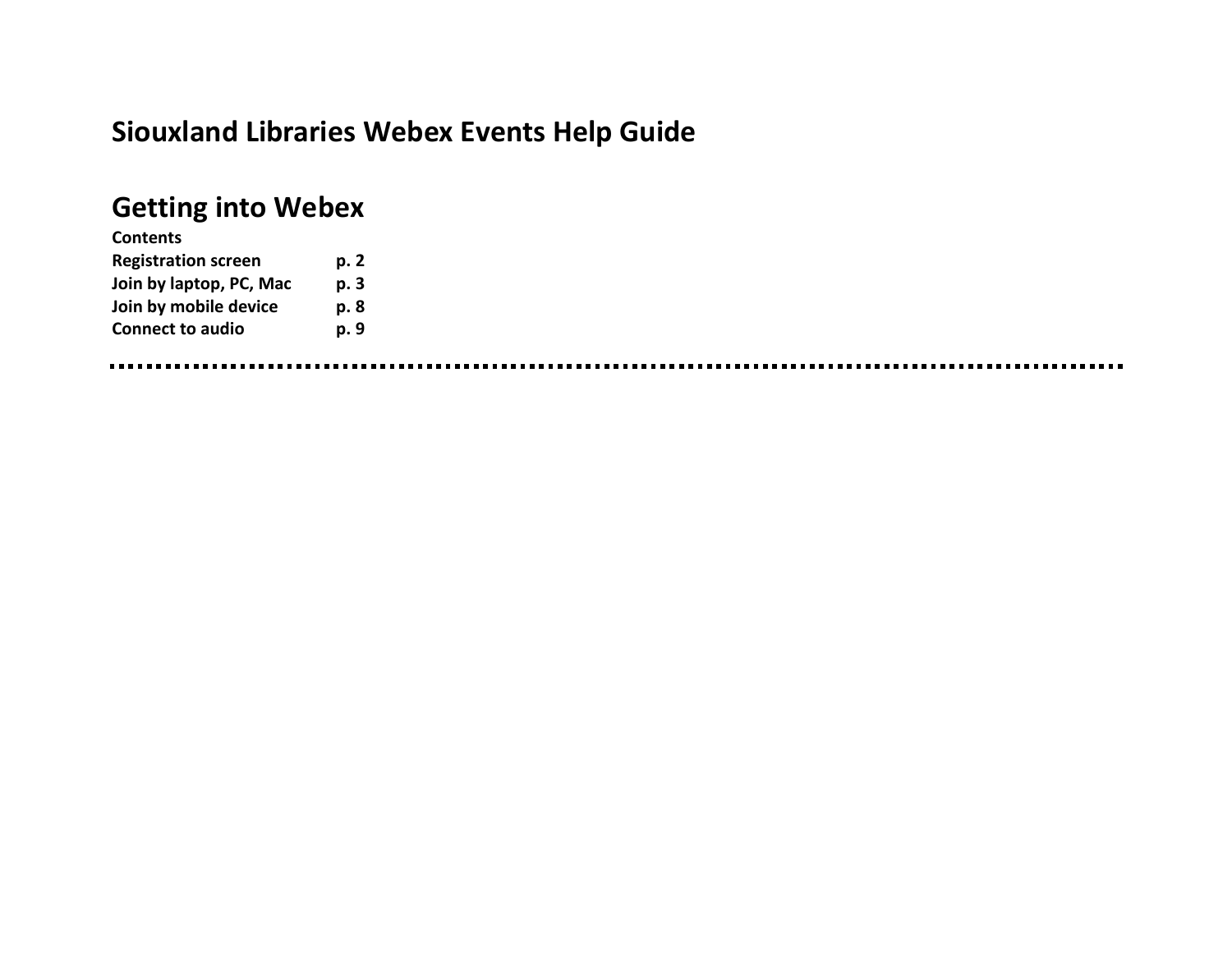#### When you click the link in your email, you will see this screen:

| Webex Events                        | x +                                                                                                      | σ<br>$\times$                                                                                                                                                               |
|-------------------------------------|----------------------------------------------------------------------------------------------------------|-----------------------------------------------------------------------------------------------------------------------------------------------------------------------------|
| O<br>$\Omega$                       |                                                                                                          | A https://siouxfalls.webex.com/mw3300/mywebex/default.do?nomenu=true8siteurl=siouxfalls8service=68rnd=0.198342178728681878main_url=https%3A%2F ☆<br>塩<br>1444               |
|                                     | [ InSite-Home P Slouiland Lib IT READsquared [ Communico   PITS                                          |                                                                                                                                                                             |
| attache.<br>cisco Webex             |                                                                                                          |                                                                                                                                                                             |
| Event Information: test             |                                                                                                          | G                                                                                                                                                                           |
| You have registered for this event. |                                                                                                          | English : Chicago Time                                                                                                                                                      |
| Event status:                       | o Started                                                                                                | Join Event Now                                                                                                                                                              |
| Date and time:                      | Wednesday, September 30, 2020 10:45 am<br>Central Daylight Time (Chicago, GMT-05:00)<br>Change time zone | To join this event, provide the following information.                                                                                                                      |
| Duration:                           | 1 hour                                                                                                   | First name:                                                                                                                                                                 |
| Description:                        |                                                                                                          | Last name:                                                                                                                                                                  |
|                                     |                                                                                                          | Email address:                                                                                                                                                              |
|                                     | By joining this event, you are accepting the Cisco Webex Terms of Service and Frivacy Statement.         | <b>Joint Now</b><br>- Join by browser NEW!                                                                                                                                  |
|                                     |                                                                                                          | Before you join the event, please click here to make sure that you have the appropriate players to view UCF (universal Communications Somat) rich media files in the event. |
|                                     |                                                                                                          | C 2020 Closs and/or its affiliates. All rights reserved. Financy Statement 1 Terms of Service                                                                               |
|                                     |                                                                                                          | Enter your name and email address and click "Join Now" or "Join by browser" (recommended for laptops, PCs, and Macs)                                                        |
|                                     |                                                                                                          |                                                                                                                                                                             |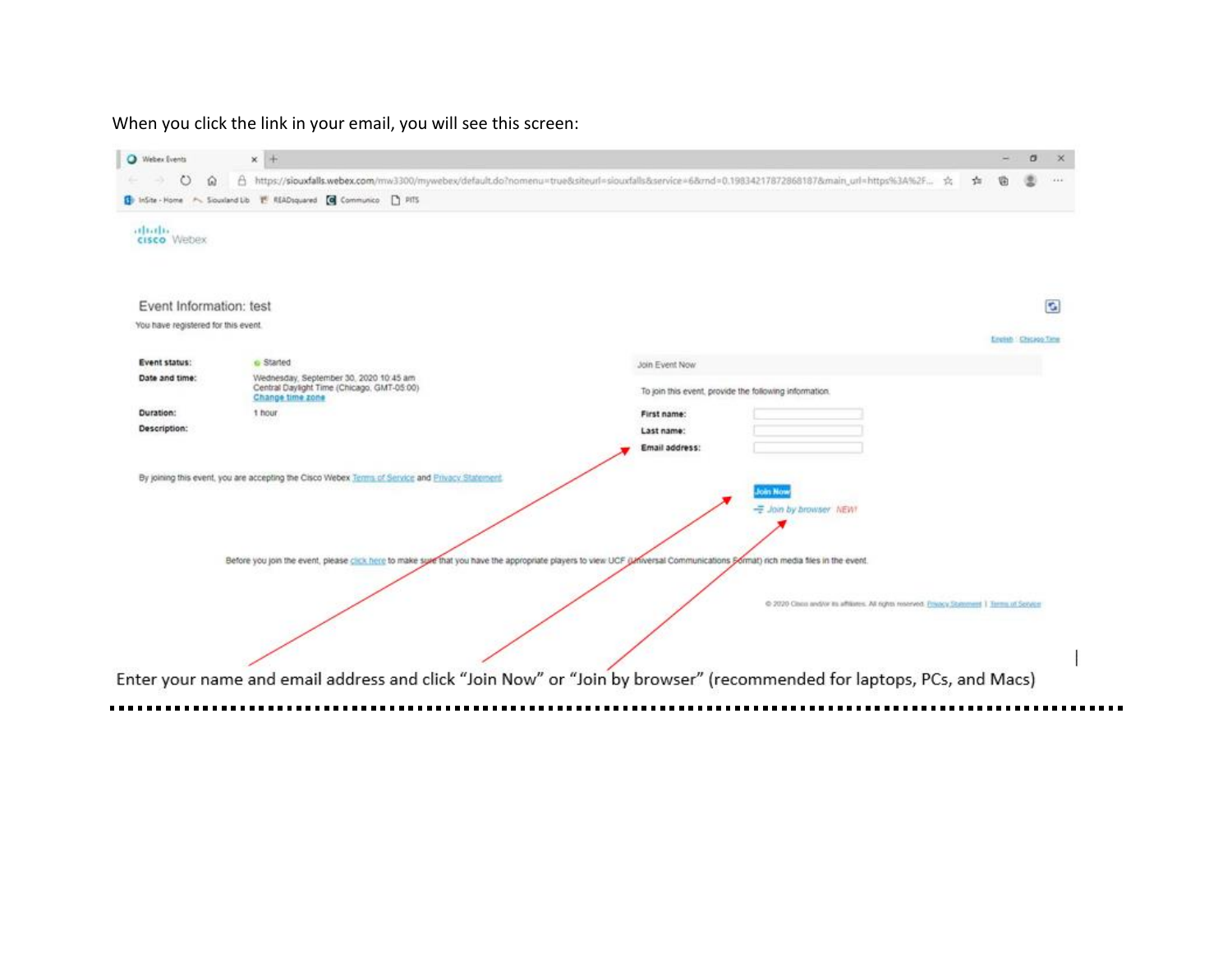## **How to Join--For laptop, PC, and Mac users:**

### **Join by Browser--recommended**

|                                                                 | If you don't want to install anything, click "Join by browser." You should get a screen that looks like this:                                                                               |             |  |             |
|-----------------------------------------------------------------|---------------------------------------------------------------------------------------------------------------------------------------------------------------------------------------------|-------------|--|-------------|
| Cisco Webex Extension - Microsin X                              |                                                                                                                                                                                             |             |  | $ 0 \times$ |
|                                                                 | $\leftarrow$ $\rightarrow$ $\circ$ $\Omega$ $\rightarrow$ https://siouxfalls.webex.com/ec3300/webcomponents/docshow/ecstartsessionframe.do?actionType=join8csiteurl=siouxfalls8¿8cuserType= | ☆ 0 ☆ @ ② … |  |             |
| SolinSite-Home P Siouxland Lib T READsquared C Communico n PITS |                                                                                                                                                                                             |             |  |             |



After you have joined, skip down to "Connect to audio."

### **OR**

#### **Join Now (installing Webex software)**

Click "Join Now." You will get a screen like this, specific to the browser you are using: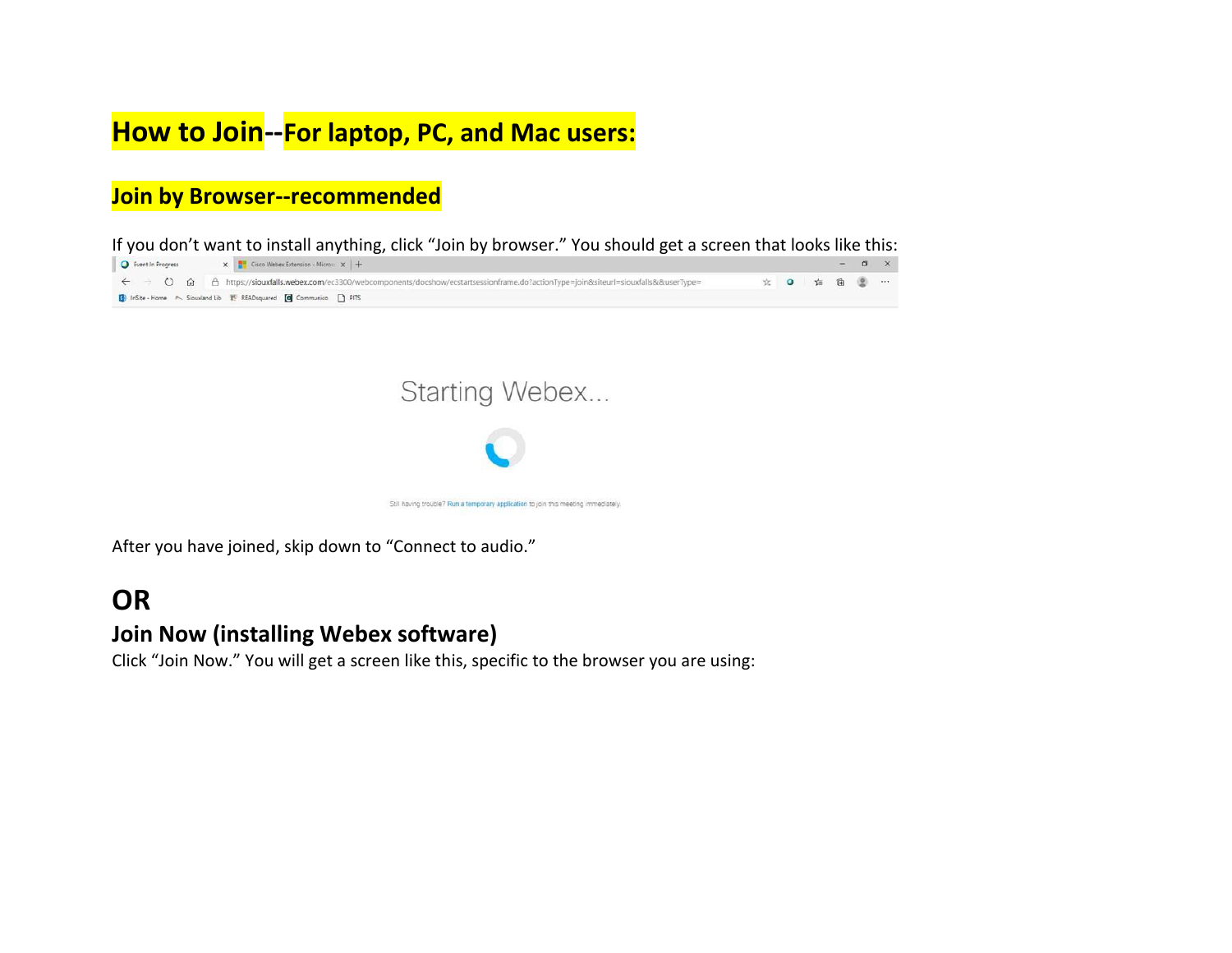| O Event's Progress |                                                                                                                                        |        |  |  |
|--------------------|----------------------------------------------------------------------------------------------------------------------------------------|--------|--|--|
|                    | + 0 @ B https://sloudalls.webex.com/ec3300/webcomponents/docshow/ecstartsessionframe.do?action/lype=join&siteurl=siouxfalls&&userType= | 立立着雷雪一 |  |  |
|                    | B India Home P. Souteville IT Ridmonest (@ Communics () Affi                                                                           |        |  |  |

### Step 1 of 2: Add Webex to Edge

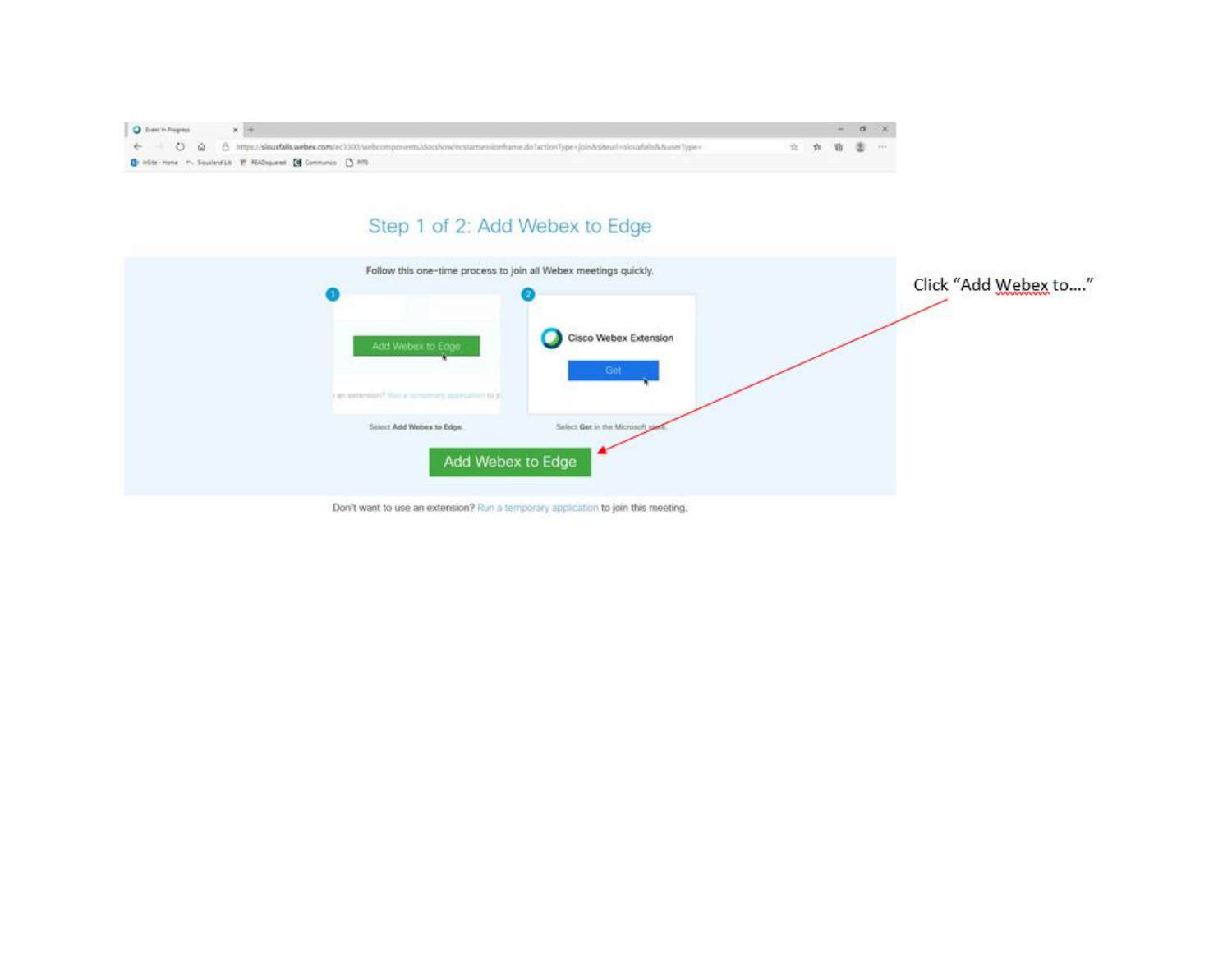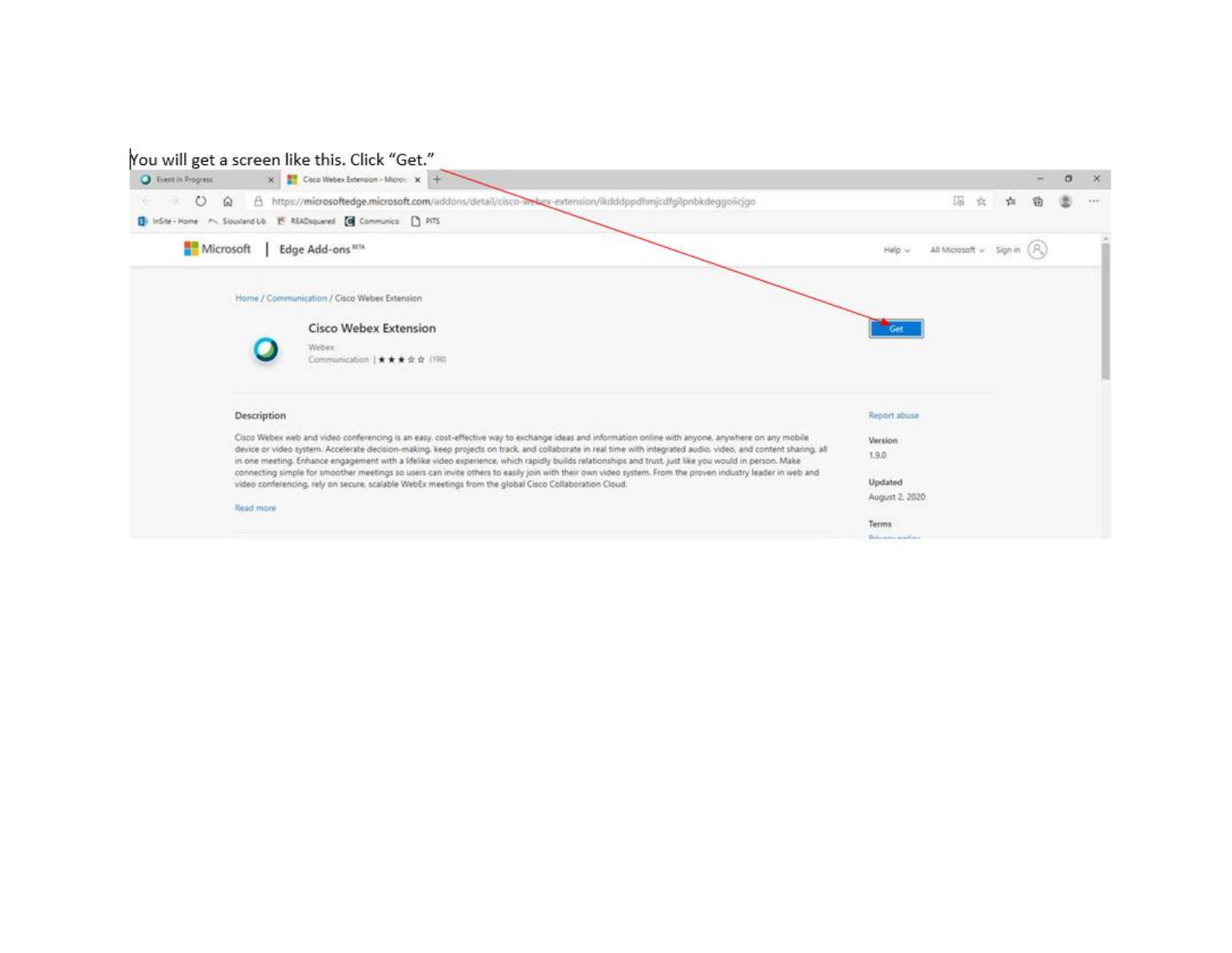#### This screen comes up:

| O Event In Progress | $X =$ Cisco Webex Extension - Micros. $X +$                                                                                              |  |             |  |  |
|---------------------|------------------------------------------------------------------------------------------------------------------------------------------|--|-------------|--|--|
|                     | ← → C @ A https://siouxfalls.webex.com/ec3300/webcomponents/docshow/ecstartsessionframe.do?actionType=join&siteurl=siouxfalls&&userType= |  | ☆ ◎ ☆ 卷 ⑧ … |  |  |
|                     | <b>B</b> ) InSite-Home M. Slouxland Lib IT READsquared <b>@</b> Communico 1 PITS                                                         |  |             |  |  |

### Step 2 of 2: Install the Cisco Webex add-on

| O Cisco_WebEx_Add_eve \ | Open the Cisco_WebEx-Add-on.exe file. |  |
|-------------------------|---------------------------------------|--|
|                         |                                       |  |
|                         |                                       |  |
|                         |                                       |  |
|                         | <b>E é a Chamada</b>                  |  |

Still having trouble? Download the add-on again or run a temporary application to join this meeting immediately.

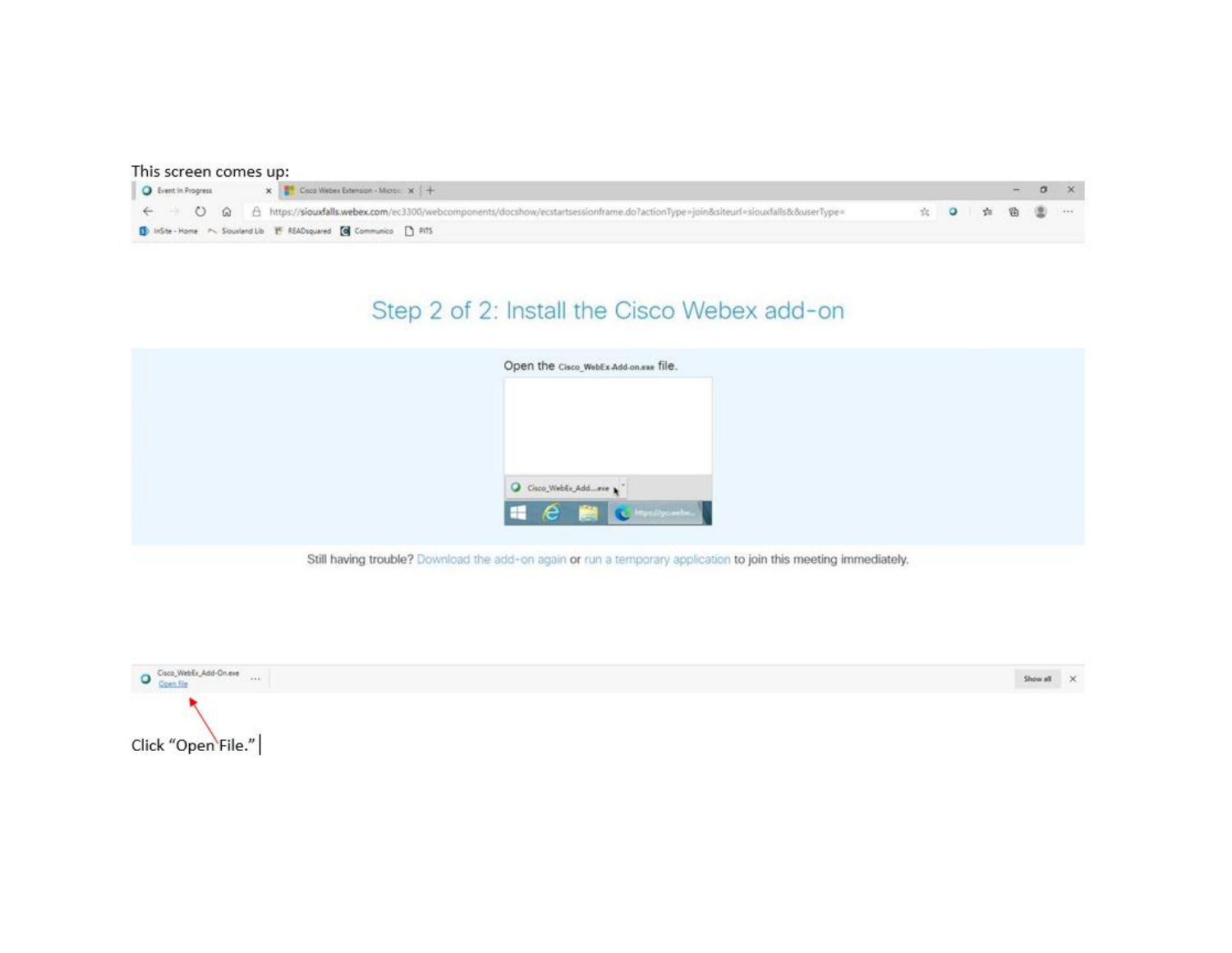

Click "Run."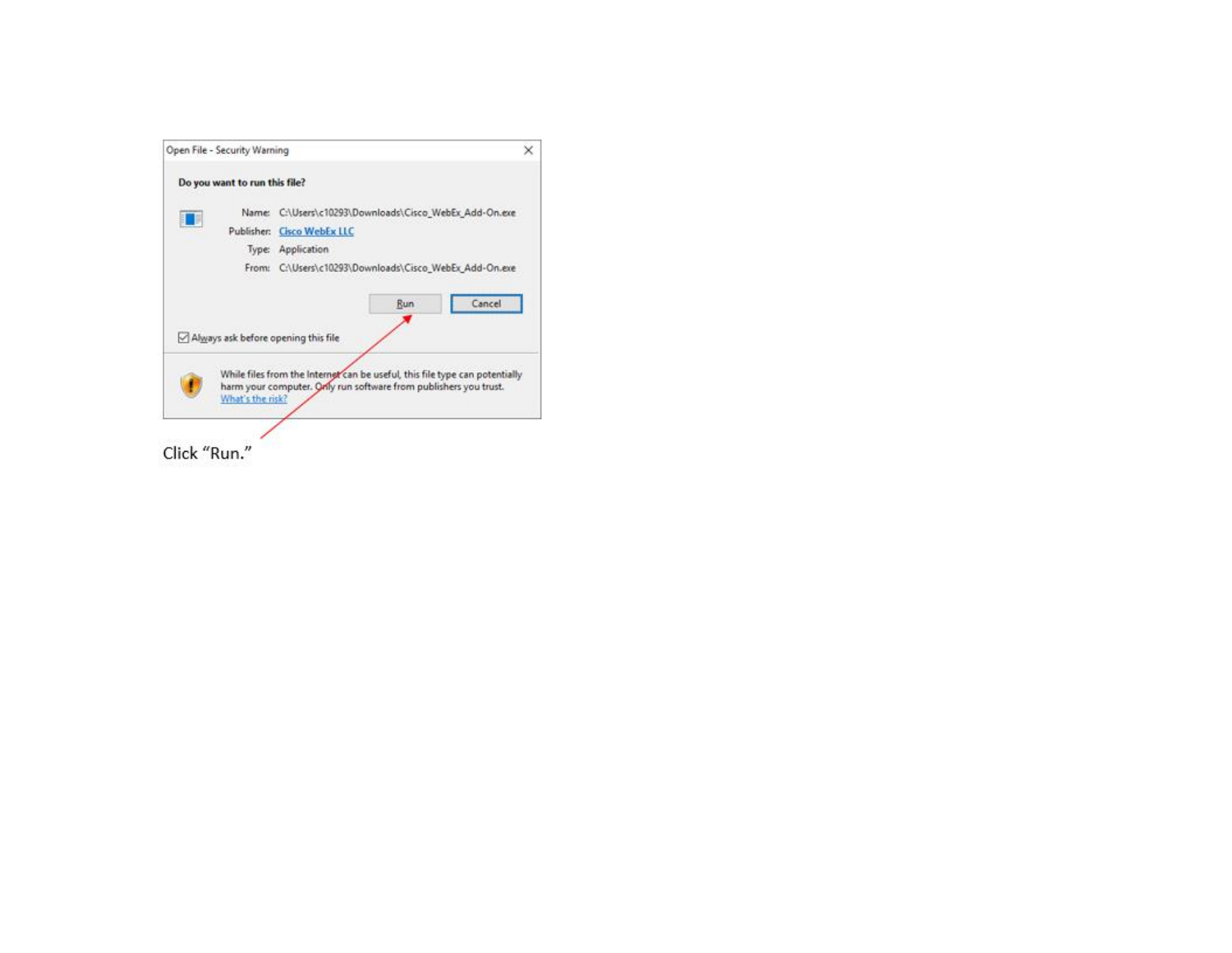Webex will start like this:





After you have joined, skip down to "Connect to audio."

### **How to Join—For phone, tablet and iPad users:**

Click "Join Now." You will get a screen like this: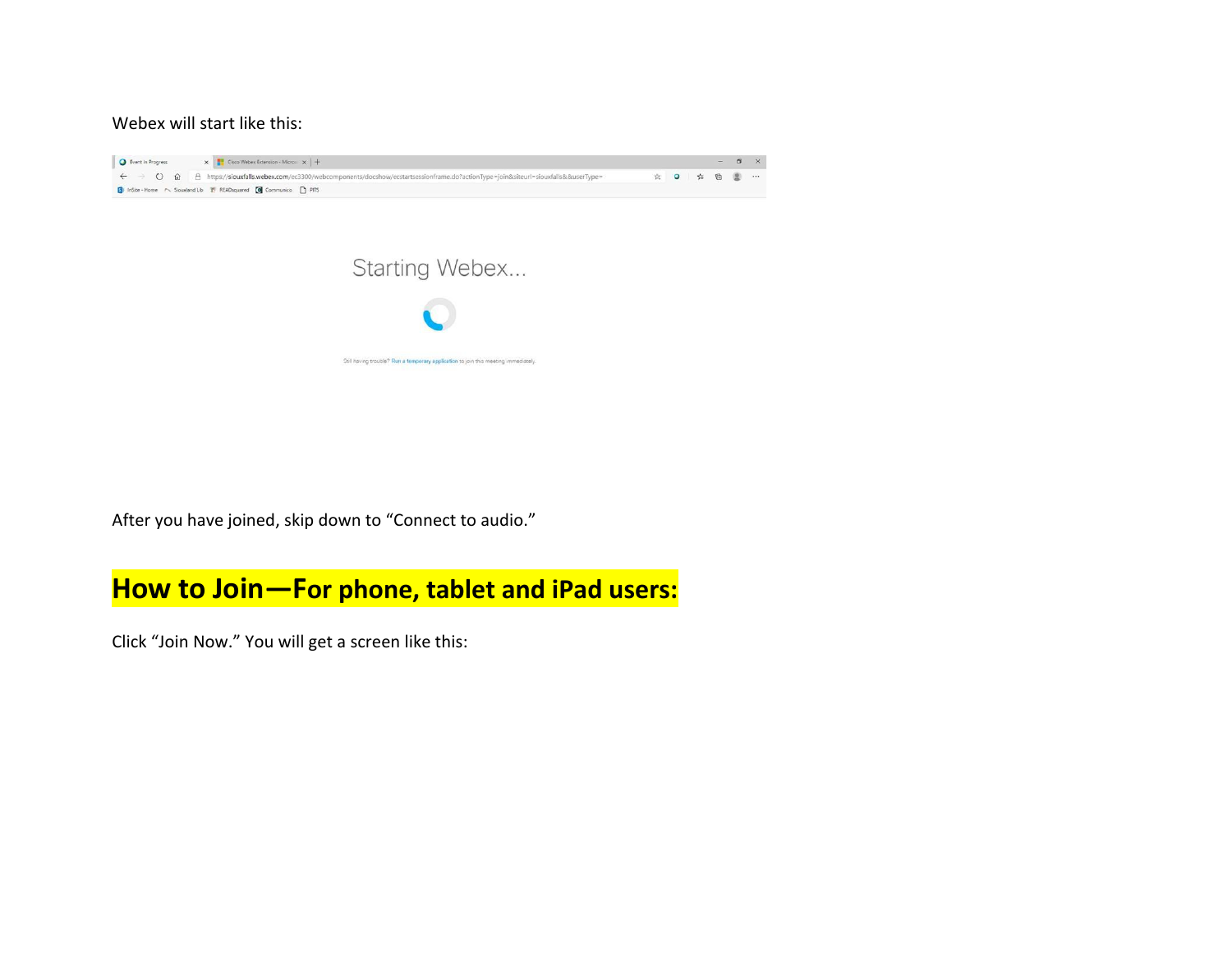

**After you have joined, connect to audio**--Audio is broadcast through your computer or device speakers.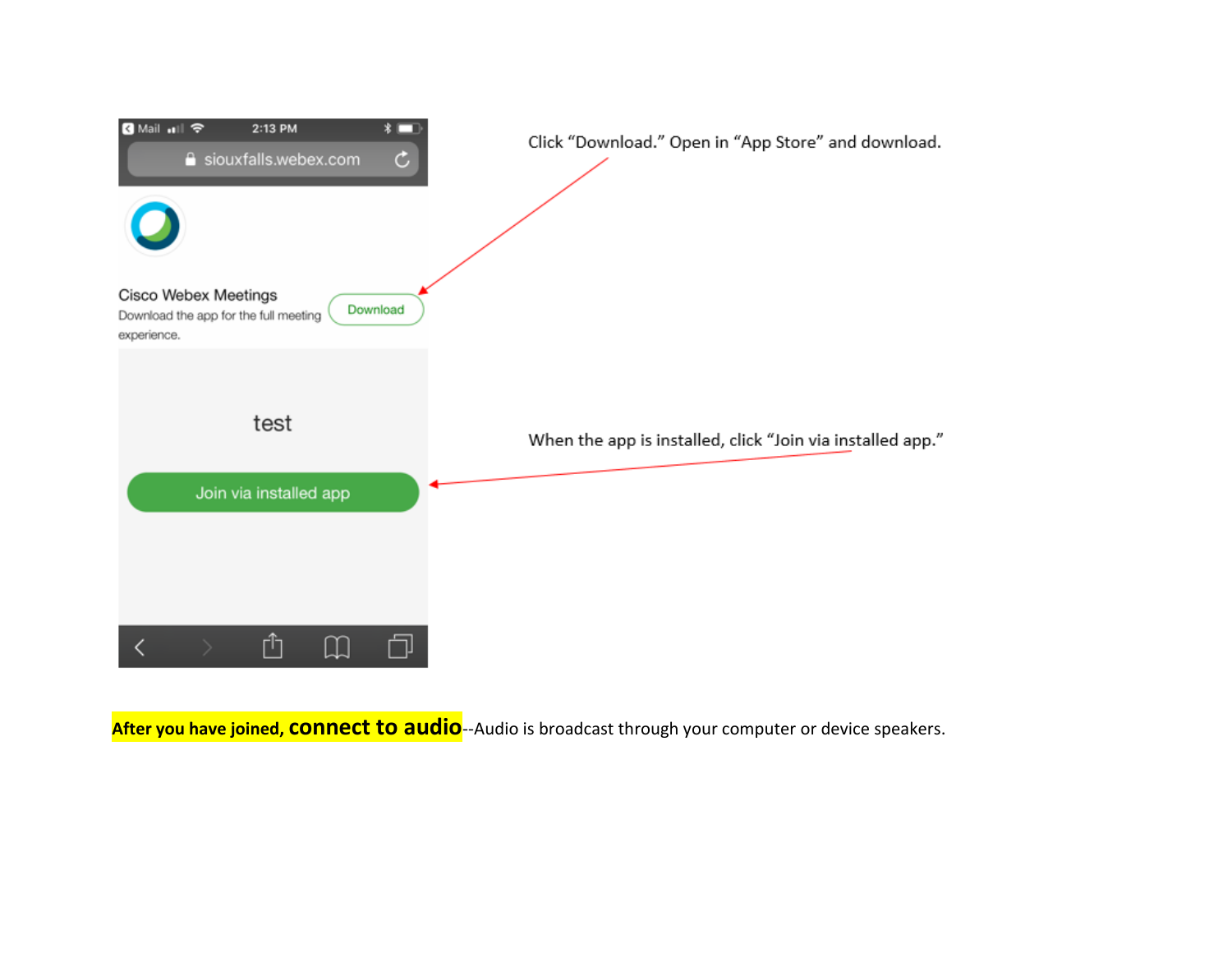O this television is a little **POLICIANA** Sales Report Meeting 1030 AM - 11:00 AM My preview C Connect to cideo system C Tell speaker and microph Q. Auto: Use company auto -**U** Mute Cir Stop video Join Meeting

Click the audio drop-down menu at the bottom center of the screen.

Choose "Use computer audio" and use your computer or device with a headset or speakers.

You should see presenters or panelists only. Your microphone and video camera will be off.

**Tech support and Q&A**--You will communicate with the panelists by typing in the chat, the Q&A, or both, as directed. This may be used for technical support or for the Q&A portion of the presentation.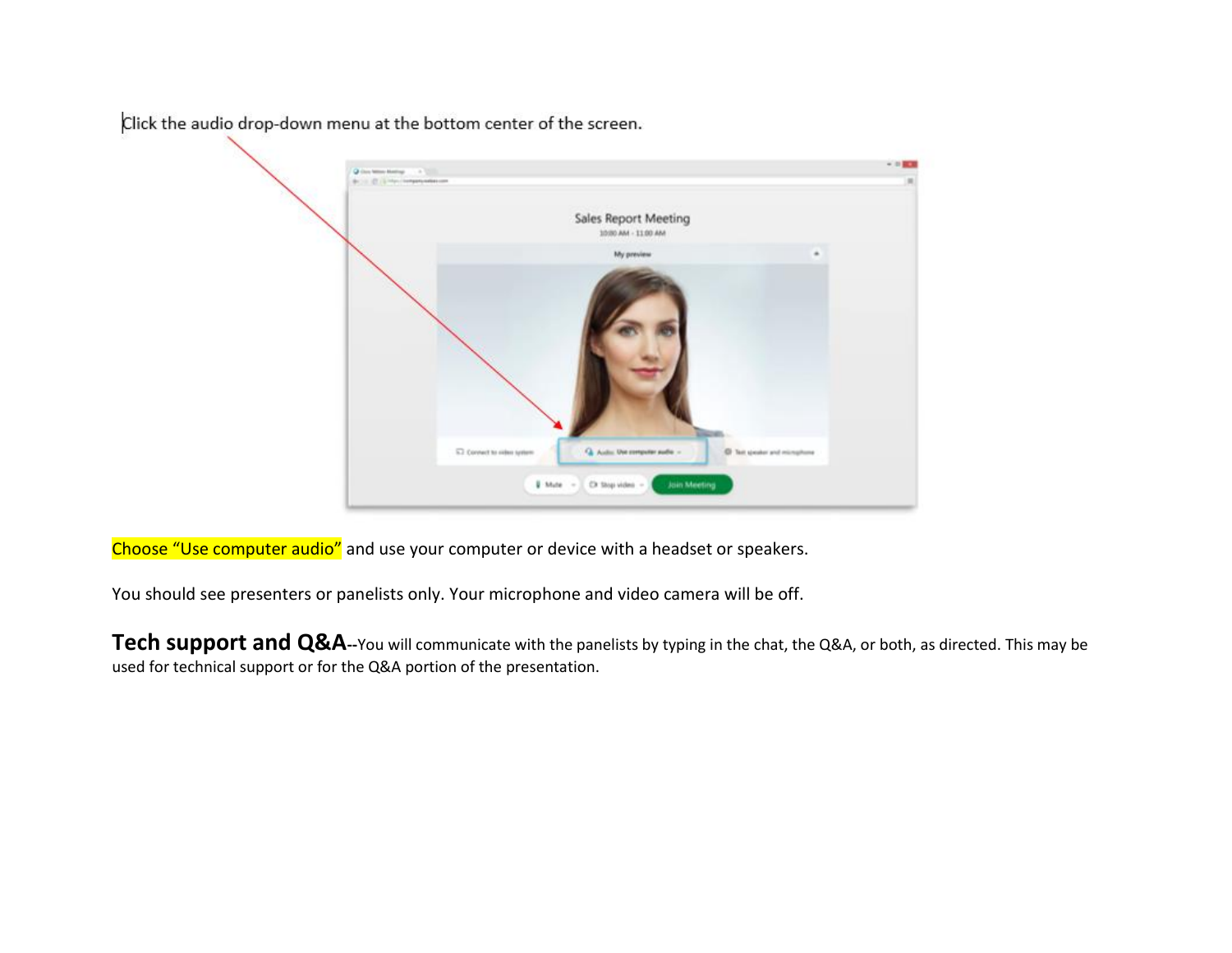